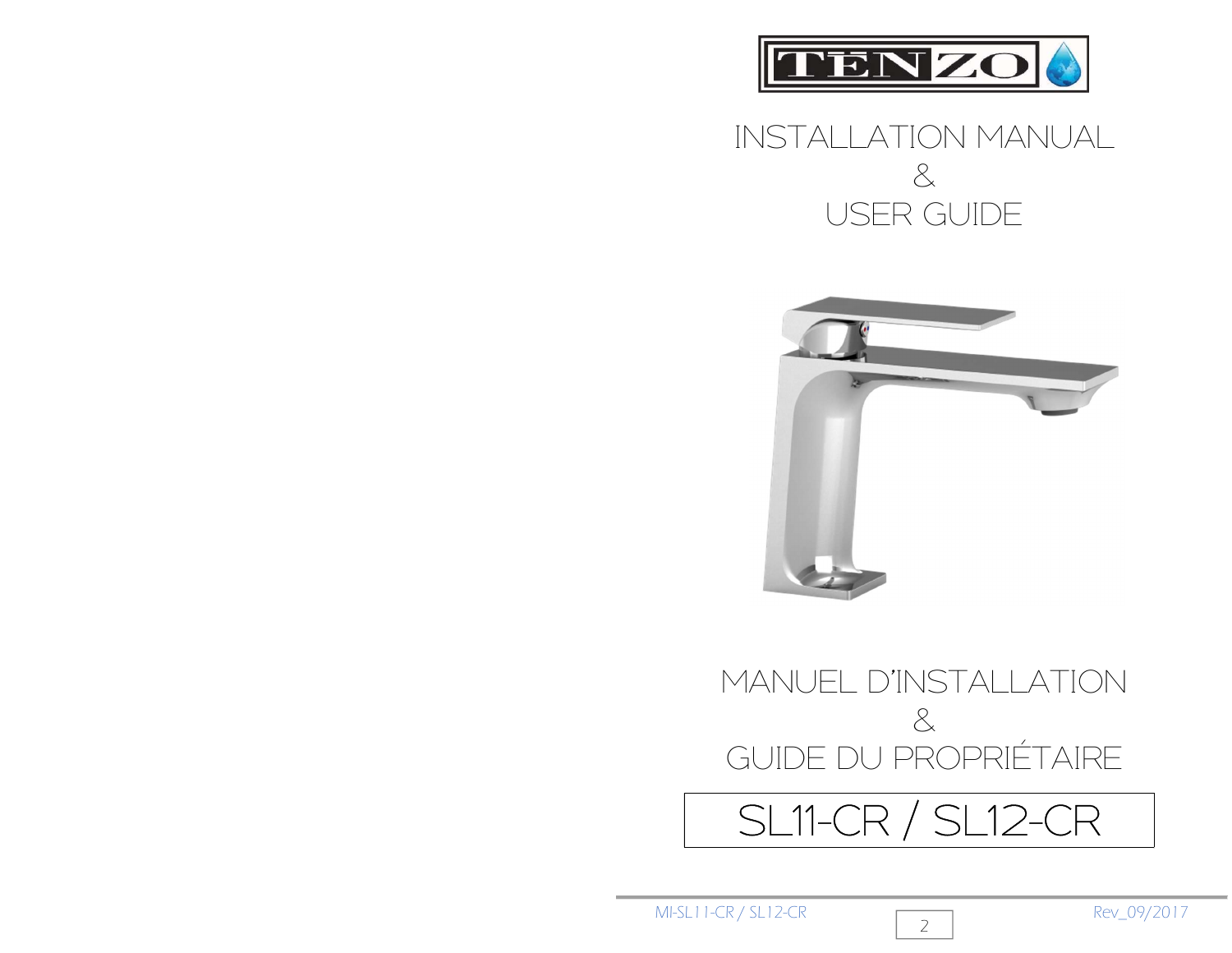## THANK YOU FOR CHOOSING TËNZO

#### TAKE THE TIME TO CAREFULLY READ EACH STEP OF THE INSTALLATION PROCEDURE BEFORE YOU BEGIN AND THAT YOU HAVE ALL THE TOOLS NECESSARY ON HAND TO PROPERLY INSTALL THE PRODUCT. FOR YOUR PROTECTION, ALWAYS WEAR SAFETY GLASSES. THE FOLLOWING INSTRUCTIONS WILL INDICATE THE STEPS TO FOLLOW FOR THE INSTALLATION OF YOUR NEW PRODUCT.

BEFORE STARTING THE INSTALLATION, PLEASE INSPECT THE PRODUCT TO MAKE SURE THERE IS NO DAMAGE. IF YOU FIND ANY DEFECT WHATSOEVER, IMMEDIATELY CONTACT YOUR ACCREDITED DEALER. PLEASE LEAVE THE PRODUCT IN ITS ORIGINAL PACKAGING UNTIL READY TO INSTALL. NO PRODUCT WILL BE ACCEPTED IF IT IS NOT IN THE ORIGINAL PACKAGING.

WE STRONGLY ADVISE YOU TO CONTACT A COMPETENT AND LICENSED CONTRACTOR FOR THE INSTALLATION. HOWEVER, IF YOU ENCOUNTER A PROBLEM AFTER PROPER INSTALLATION, DO NOT HESITATE TO CONTACT YOUR ACCREDITED DEALER OR TËNZO'<sup>S</sup> TECHNICAL SERVICE.

IN THE CASE THAT YOU WERE TO PERCEIVE ANY ANOMALY ON THE PRODUCT AFTER THE INSTALLATION, LEAKAGE, HISSING, OR ANY OTHER IRREGULARITY THAT COULD BE RELATED TO THE INSTALLATION, PLEASE CONTACT TËNZO'S TECHNICAL SUPPORT BEFORE CONTACTING A PLUMBER.

PRENEZ LE TEMPS DE LIRE ATTENTIVEMENT CHAQUE ÉTAPE D'INSTALLATION AVANT DE DÉBUTER POUR QUE VOUS AYEZ EN MAIN TOUS LES OUTILS NÉCESSAIRES POUR LE BON DÉROULEMENT DE L'INSTALLATION. POUR VOTRE PROTECTION, PORTEZ TOUJOURS DES LUNETTES DE SÉCURITÉ. LES INSTRUCTIONS SUIVANTES VOUS INDIQUERONT LES ÉTAPES À SUIVRE POUR L'INSTALLATION DE VOTRE NOUVEAU PRODUIT.

MERCI D'AVOIR CHOISI TËNZO

AVANT DE DÉBUTER, VEUILLEZ INSPECTER VOTRE PRODUIT POUR VOUS ASSURER QU'IL N'Y AIT PAS DE DOMMAGES. SI VOUS TROUVEZ QUELQUE ANOMALIE QUE CE SOIT, VEUILLEZ RETOURNER IMMÉDIATEMENT LE PRODUIT DANS SON EMBALLAGE D'ORIGINE À VOTRE REVENDEUR ACCRÉDITÉ. VEUILLEZ LAISSER VOTRE PRODUIT DANS SON EMBALLAGE D'ORIGINE JUSQU'AU MOMENT OÙ VOUS SEREZ PRÊT À L'INSTALLER. AUCUN PRODUIT NE SERA ACCEPTÉ S'IL N'EST PAS DANS SON EMBALLAGE D'ORIGINE.

NOUS VOUS RECOMMANDONS FORTEMENT DE FAIRE APPEL À UNE PERSONNE COMPÉTENTE ET LICENCIÉE POUR L'INSTALLATION. SI TOUTEFOIS VOUS RENCONTREZ UN PROBLÈME SUITE À UNE INSTALLATION ADÉQUATE, N'HÉSITEZ PAS À CONTACTER VOTRE REVENDEUR ACCRÉDITÉ OU LE SERVICE TECHNIQUE DE TËNZO.

DANS LE CAS OÙ VOUS PERCEVEZ TOUTE ANOMALIE SUR LE PRODUIT SUITE À L'INSTALLATION, FUITE D'EAU, SIFFLEMENT, OU TOUT AUTRE IRRÉGULARITÉ QUI POURRAIT ÊTRE DÛ À L'INSTALLATION, VEUILLEZ CONTACTER LE SERVICE TECHNIQUE TËNZO AVANT DE CONTACTER UN PLOMBIER.



RESPECTEZ TOUJOURS LE CODE DE PLOMBERIE AINSI QUE LE CODE DU BÂTIMENT EN VIGEUR

4



ALWAYS FOLLOW THE PLUMBING AND BUILDING REGULATIONS IN FORCE



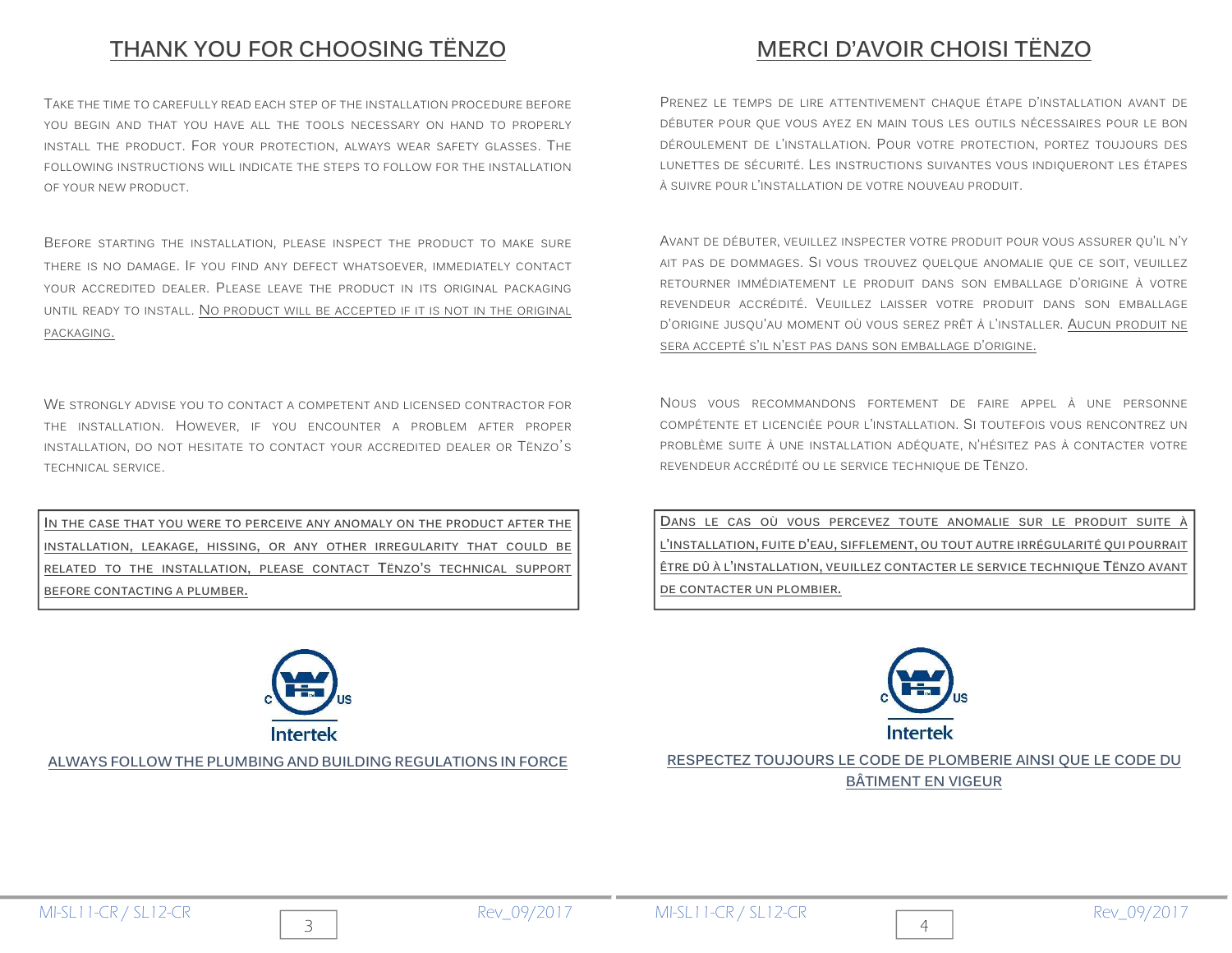#### LIMITED LIFETIME WARRANTY

TËNZO PRODUCTS ARE COVERED BY A FULL LIFETIME WARRANTY AGAINST MANUFACTURING DEFECTS. ALL TRACES OF ABUSE, IMPACT OR USAGE OTHER THAN RESIDENTIAL WILL CANCEL THE WARRANTY. ANY MODIFICATION BROUGHT TO THE PRODUCT OR ANY IMPROPER INSTALLATION ACCORDING TO THE GUIDE WILL VOID THE WARRANTY. IN EACH CASE, TÊNZO WILL REPAIR, EXCHANGE OR MAKE A PROPER ADJUSTMENT TO HONOR ITS WARRANTY.

- THE WARRANTY PERIOD FOR TËNZO PRODUCTS MAY VARY DUE TO THEIR INTENDED USE, THE FINISH AND THE MODEL.
- YOUR WARRANTY DOES NOT COVER TRANSPORTATION COSTS CONNECTED TO ALL PARTS COVERED BY THE WARRANTY.
- ALL WARRANTY CLAIMS MUST BE MADE BY THE ORIGINAL BUYER AND MUST BE ACCOMPANIED BY AN ORIGINAL PROOF OF PURCHASE.
- TËNZO'S WARRANTY IS NOT TRANSFERABLE AND IS ONLY VALID FOR PRODUCTS INSTALLED IN CANADA AND THE UNITED STATES.

TÊNZO'S WARRANTY DOES NOT COVER ANY LABOR COSTS FOR THE REPLACEMENT OF THE DEFECTIVE PRODUCT.

IF YOU NEED ASSISTANCE OR SERVICE, PLEASE CONTACT THE POINT OF SALE OR WHERE THE PRODUCT WAS PURCHASED BY THE ORIGINAL OWNER OR TÊNZO TECHNICAL SERVICE AT service@tenzo.ca

AN ORIGINAL PROOF OF PURCHASE WILL BE NECESSARY FOR ANY CLAIM UNDER WARRANTY.

TO CONSULT THE COMPLETE WARRANTY PLEASE REFER TO OUR WEBSITE AT www.tenzo.ca

### GARANTIE À VIE LIMITÉE

VOTRE PRODUIT TËNZO EST COUVERT PAR UNE GARANTIE À VIE CONTRE TOUT DÉFAUT DE FABRICATION. TOUTES TRACES D'UN USAGE ABUSIF, D'UN IMPACT OU D'UN USAGE AUTRE QUE RÉSIDENTIEL ANNULERA LA GARANTIE. UNE INSTALLATION NON-CONFORME OU TOUTES MODIFICATIONS APPORTÉES AU PRODUIT, DE QUELQUE NATURE QUE CE SOIT, ENTRAÎNERA AUSSI L'ANNULATION DE LA GARANTIE. SELON LE CAS, TËNZO S'ENGAGE À RÉPARER, ÉCHANGER OU FAIRE UN AJUSTEMENT ADÉQUAT POUR HONORER SA GARANTIE.

- LA DURÉE DE GARANTIE DES PRODUITS TËNZO PEUT VARIER SELON, LE FINI, LE MODÈLE, SON USAGE OU DE L'USAGE AUQUEL ILS SONT DESTINÉS.
- VOTRE GARANTIE NE COUVRE PAS LES FRAIS DE TRANSPORT RELIÉS À TOUTES PIÈCES COUVERTES PAR LA GARANTIE.
- TOUTE RÉCLAMATION SOUS GARANTIE DOIT ÊTRE FAITE PAR L'ACQUÉREUR D'ORIGINE ET UNE PREUVE D'ACHAT ORIGINALE SERA EXIGÉE.
- LA GARANTIE EST VALIDE SEULEMENT AU PREMIER ACQUÉREUR, ELLE N'EST PAS TRANSFÉRABLE. CELLE-CI EST VALIDE SEULEMENT POUR LES PRODUITS INSTALLÉS AU CANADA ET AUX ÉTATS-UNIS.

TËNZO N'EST NULLEMENT RESPONSABLE DES COÛTS ASSOCIÉS AU DÉBRANCHEMENT, À LA RÉINSTALLATION OU TOUT AUTRE COÛT DÉCOULANT D'UN RETOUR DE GARANTIE.

POUR TOUTE RÉCLAMATION CONCERNANT LA GARANTIE, VEUILLEZ COMMUNIQUER AVEC VOTRE REVENDEUR AUTORISÉ OU DIRECTEMENT AVEC TËNZO À service@tenzo.ca.

LA PREUVE D'ACHAT ORIGINALE SERA NÉCESSAIRE POUR TOUTE RÉCLAMATION SOUS GARANTIE.

POUR CONSULTER LA GARANTIE COMPLÈTE, CONSULTEZ NOTRE SITE INTERNET www.tenzo.ca.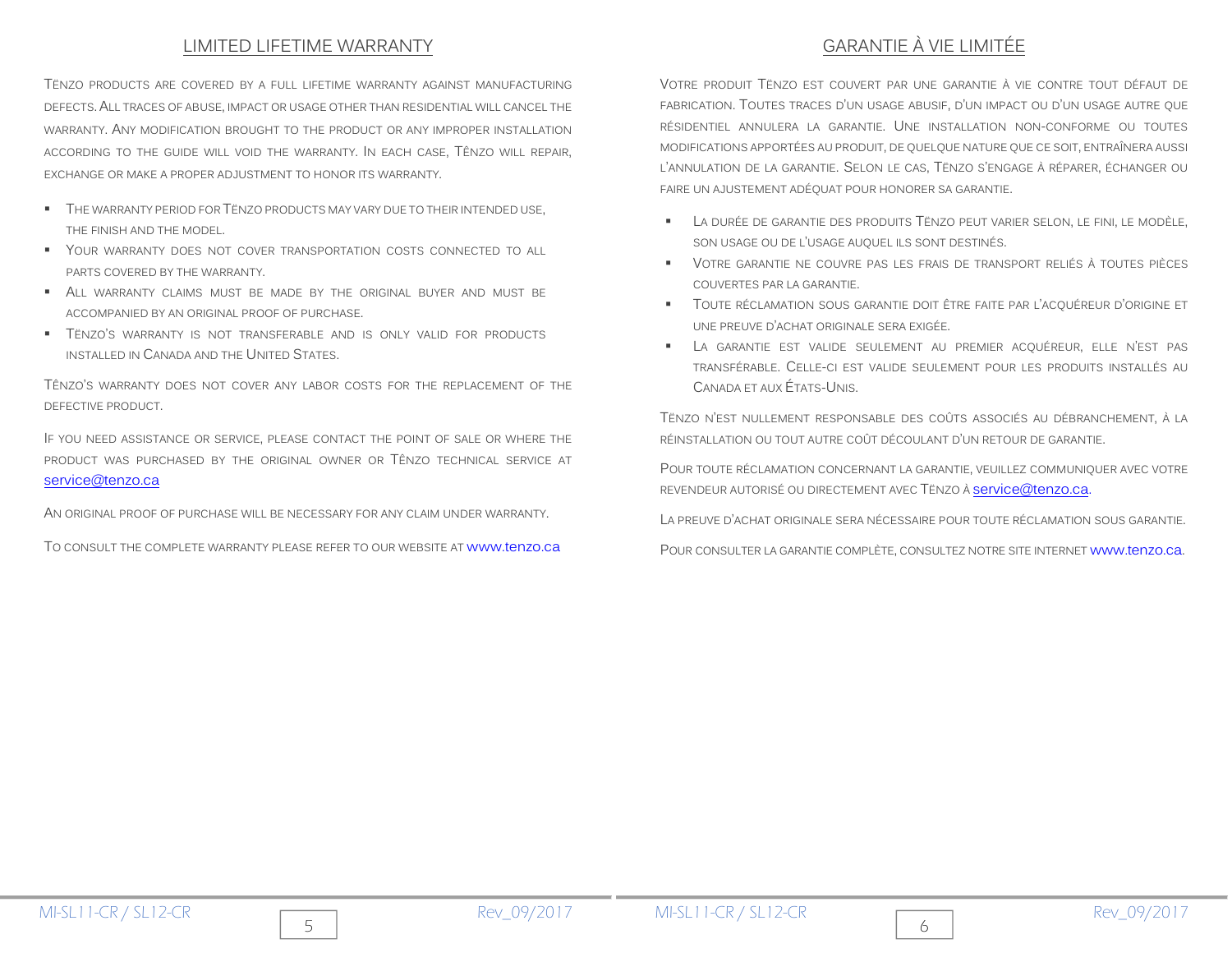## TECHNICAL INFORMATION

| CARTRIDGES FLOWRATE           | 5.7 L/MIN (1,5 GPM) |
|-------------------------------|---------------------|
| COLOR                         | CHROME              |
| <b>MAXIMUM PRESSURE</b>       | 80 PSI              |
| CONNECTION                    | 3/8 IN COMPRESSION  |
| ADJUSTABLE FLOW AERATOR (30°) |                     |
| LIFETIME LIMITED WARRANTY     |                     |

## SPÉCIFICATIONS TECHNIQUES

| DÉBIT AÉRATEUR                   | 5.7 L/MIN (1.5 GPM) |
|----------------------------------|---------------------|
| COULEUR                          | <b>CHROME</b>       |
| PRESSION MAXIMALE                | 80 PSI              |
| CONNEXION                        | 3/8 PO COMPRESSION  |
| AÉRATEUR DE JET ORIENTABLE (30°) |                     |
| <b>GARANTIE À VIE LIMITÉE</b>    |                     |

## SIZE / DIMENSION

#### SL11-CR



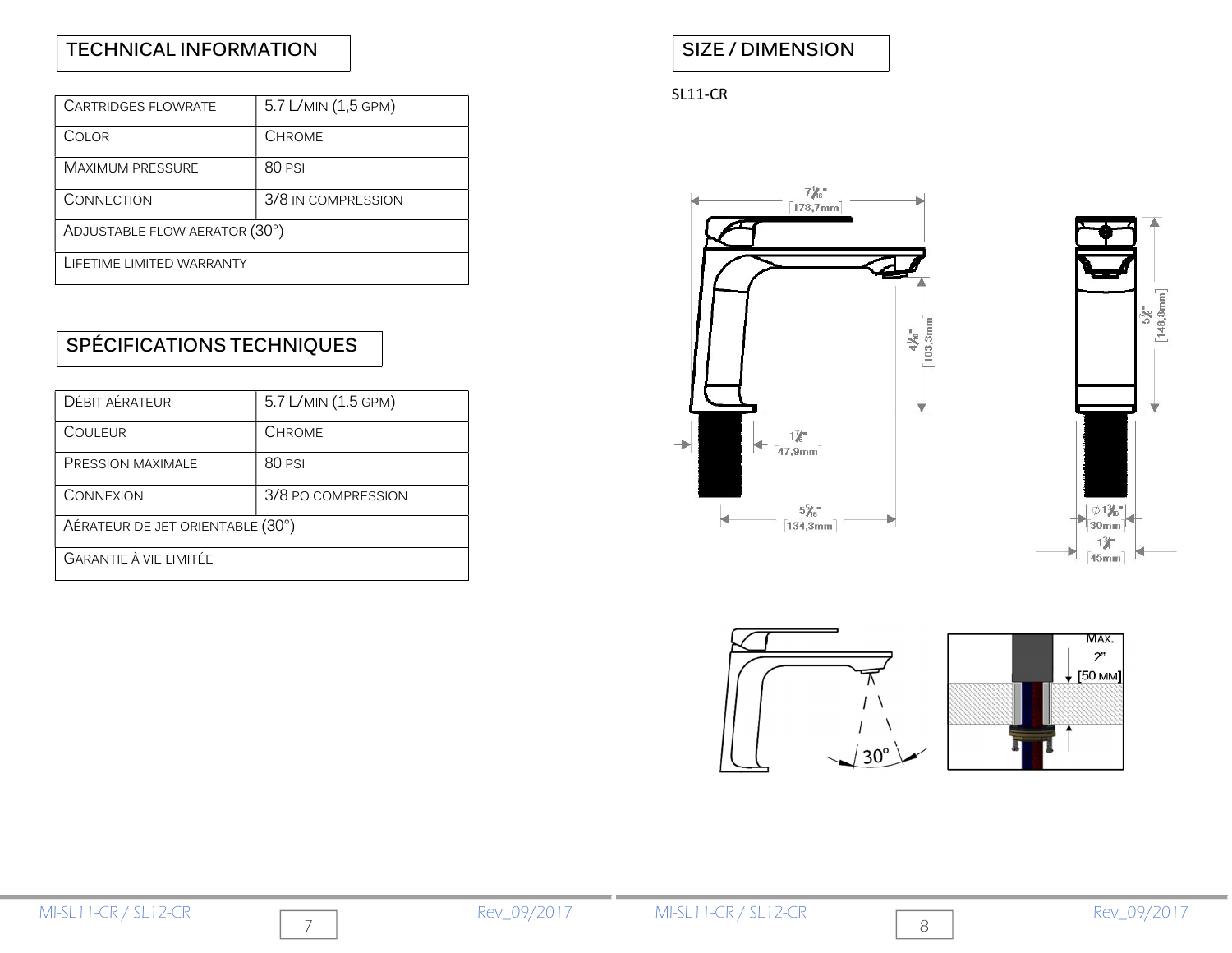## SIZE / DIMENSION

#### SL12-CR





MAX.<br>2" [50 MM]  $30^\circ$ 



INSERT THE FLANGE AND O-RING UNDER THE FAUCET AND PLACE IT IN ITS DESIGNATED LOCATION ON THE BASIN.



INSÉRER LA BRIDE ET LE JOINT TORIQUE SOUS LE ROBINET ET L'INSÉRER DANS LE TROU PRÉVU POUR L'INSTALLATION.

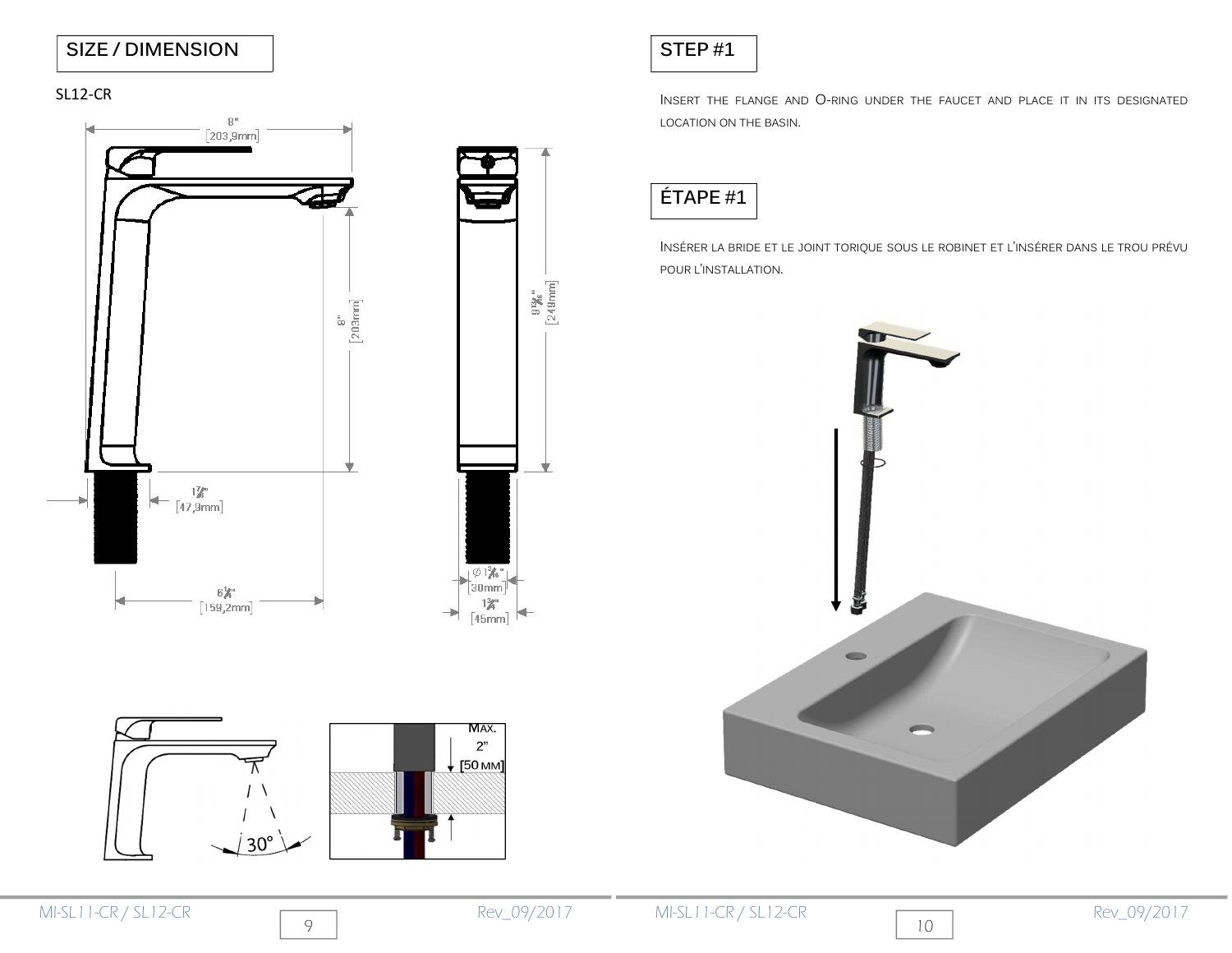### STEP #2

INSERT THE GASKET, THE STAINLESS STEEL WASHER AND THE TIGHTENING NUT FROM UNDER THE BASIN. TIGHTEN BY HAND.

## ÉTAPE #2

INSÉRER LA RONDELLE D'ÉTANCHÉITÉ, LA RONDELLE D'ACIER INOXYDABLE ET LA NOIX DE SERRAGE SOUS LE LAVABO. VISSER À LA MAIN JUSQU'AU BOUT SANS TROP SERRER.



## STEP #3

A - ALIGN THE FAUCET BY ROTATING IT AROUND ITS BASE.

B - FIX THE FAUCET IN PLACE BY TIGHTENING THE TWO SCREWS ON THE TIGHTENING NUT USING A SCREWDRIVER.



A - ALIGNER LE ROBINET EN LE PIVOTANT SUR LUI-MÊME.

B - FIXER LE ROBINET À LA POSITION DÉSIRÉE EN SERRANT LES DEUX VIS DE LA NOIX DE SERRAGE À L'AIDE D'UN TOURNEVIS.

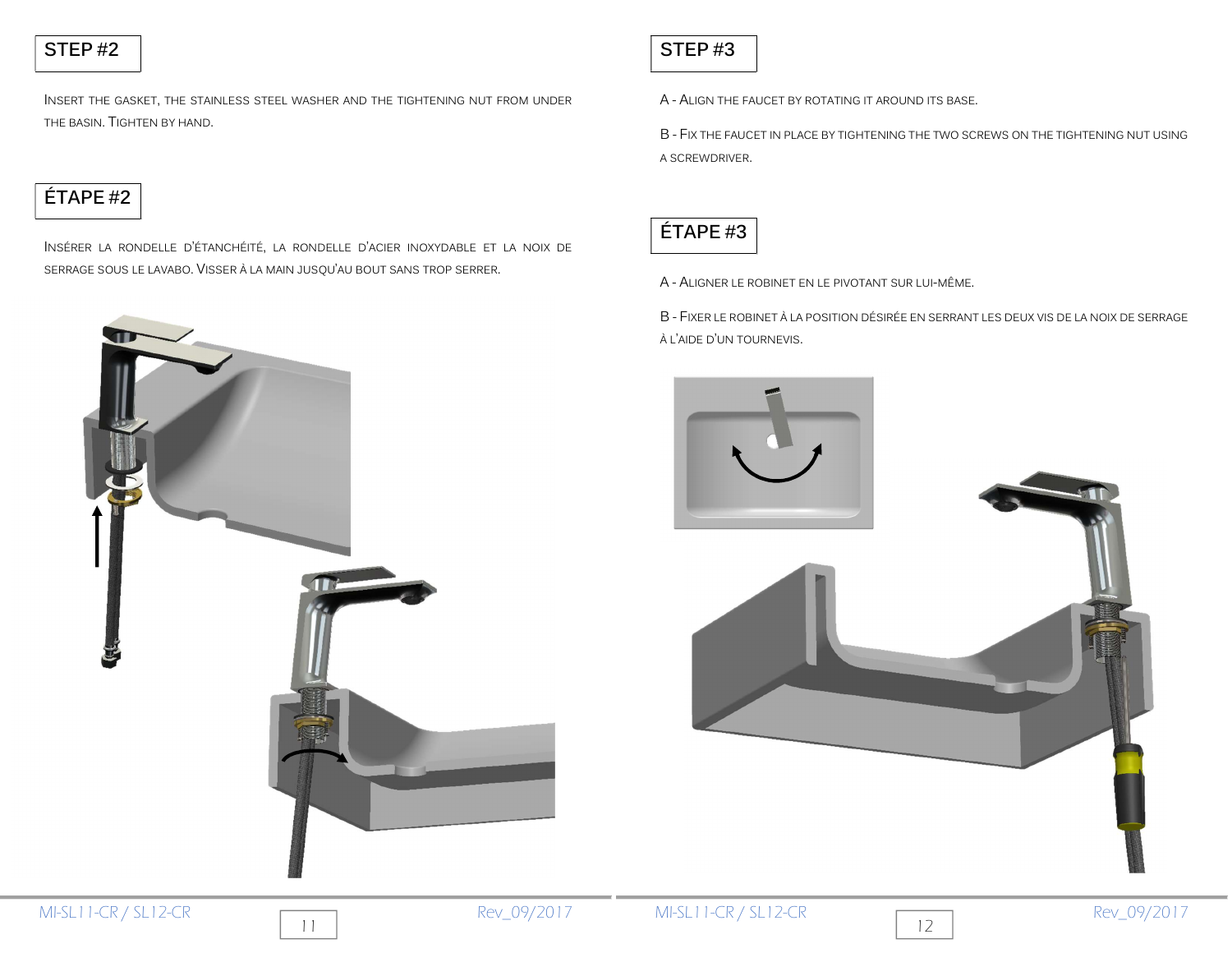#### STEP #4

CONNECT THE HOT WATER AND COLD WATER HOSES TO THE CORRESPONDING OUTLETS. MAKE SURE NOT TO REVERSE THE HOT WATER AND COLD WATER CONNECTIONS.

### ÉTAPE #4

CONNECTER LES BOYAUX D'ALIMENTATION D'EAU CHAUDE ET FROIDE AUX SORTIES D'ALIMENTATION CORRESPONDANTES. S'ASSURER DE NE PAS INVERSER LES BOYAUX.

#### DO NOT CONTAIN BLEACH. HOWEVER, THE FAUCET NEEDS TO BE WIPED DRY TO PREVENT STAINING CAUSED BY WATER LIMESTONE AND OTHER MINERALS. IT IS VERY IMPORTANT TO USE A MICROFIBER CLOTH FOR MAINTENANCE OF YOUR FAUCET, DO NOT USE OTHER LINENS BECAUSE THEY COULD DAMAGE THE FINISH OF THE PRODUCT.

IF YOU USE A CLEANING PRODUCT THAT YOU ARE UNSURE OF, CONTACT TËNZO'S TECHNICAL SUPPORT.

YOUR FAUCET IS MANUFACTURED WITH HIGH QUALITY MATERIALS AND REQUIRES NO PARTICULAR MAINTENANCE. YOU MUST USE A SOFT NON-ABRASIVE SOAP OR PRODUCTS THAT

IF YOU HAVE ANY QUESTIONS CONCERNING OUR PRODUCTS OR IF YOU ENCOUNTER ANY PROBLEMS WITH OUR PRODUCTS, PLEASE CONTACT US.

THANK YOU FOR CHOOSING A TËNZO FAUCET. HOPING THAT YOU FIND PLEASURE AND RELAXATION WITH USE.



#### ENTRETIEN & NETTOYAGE

MAINTENANCE & CLEANING

VOTRE ROBINET EST FABRIQUÉ AVEC DES MATÉRIAUX DE PREMIÈRE QUALITÉ ET NE REQUIERT AUCUN ENTRETIEN PARTICULIER. CEPENDANT, IL EST SUGGÉRÉ DE FAIRE UN ENTRETIEN HEBDOMADAIRE AVEC UN SAVON DOUX SANS ABRASIF ET SANS BLANCHISSANT. LE ROBINET DOIT ÊTRE ESSUYÉ POUR ÉVITER QUE DES TACHES SOIENT CAUSÉES PAR DU SAVON ET LES MINÉRAUX CONTENU DANS L'EAU TEL QUE LE CALCAIRE, LE MANGANÈSE ET AUTRES.

IL EST TRÈS IMPORTANT D'UTILISER UN MICROFIBRE POUR LA MAINTENANCE DE VOTRE ROBINETTERIE, N'UTILISEZ AUCUN AUTRES LINGES PUISQUE CEUX-CI POURRAIENT DÉTÉRIORER LE FINI DU PRODUIT.

SI VOUS DÉSIREZ UTILISER UN PRODUIT NETTOYANT ET QUE VOUS N'ÊTES PAS CERTAIN DE SON EFFICACITÉ, CONTACTER LE SERVICE TECHNIQUE TËNZO.

POUR TOUTE QUESTION SUR NOS PRODUITS OU SI VOUS RENCONTREZ UN PROBLÈME, N'HÉSITEZ PAS À NOUS CONTACTER, IL NOUS FERA UN PLAISIR DE VOUS AIDER.

MERCI BEAUCOUP D'AVOIR CHOISI UN PRODUIT TËNZO, EN ESPÉRANT QU'IL FERA LE PLAISIR DE CHACUN ET SURPASSERA VOS ATTENTES.

14

#### MI-SL11-CR / SL12-CR **Rev** 09/2017